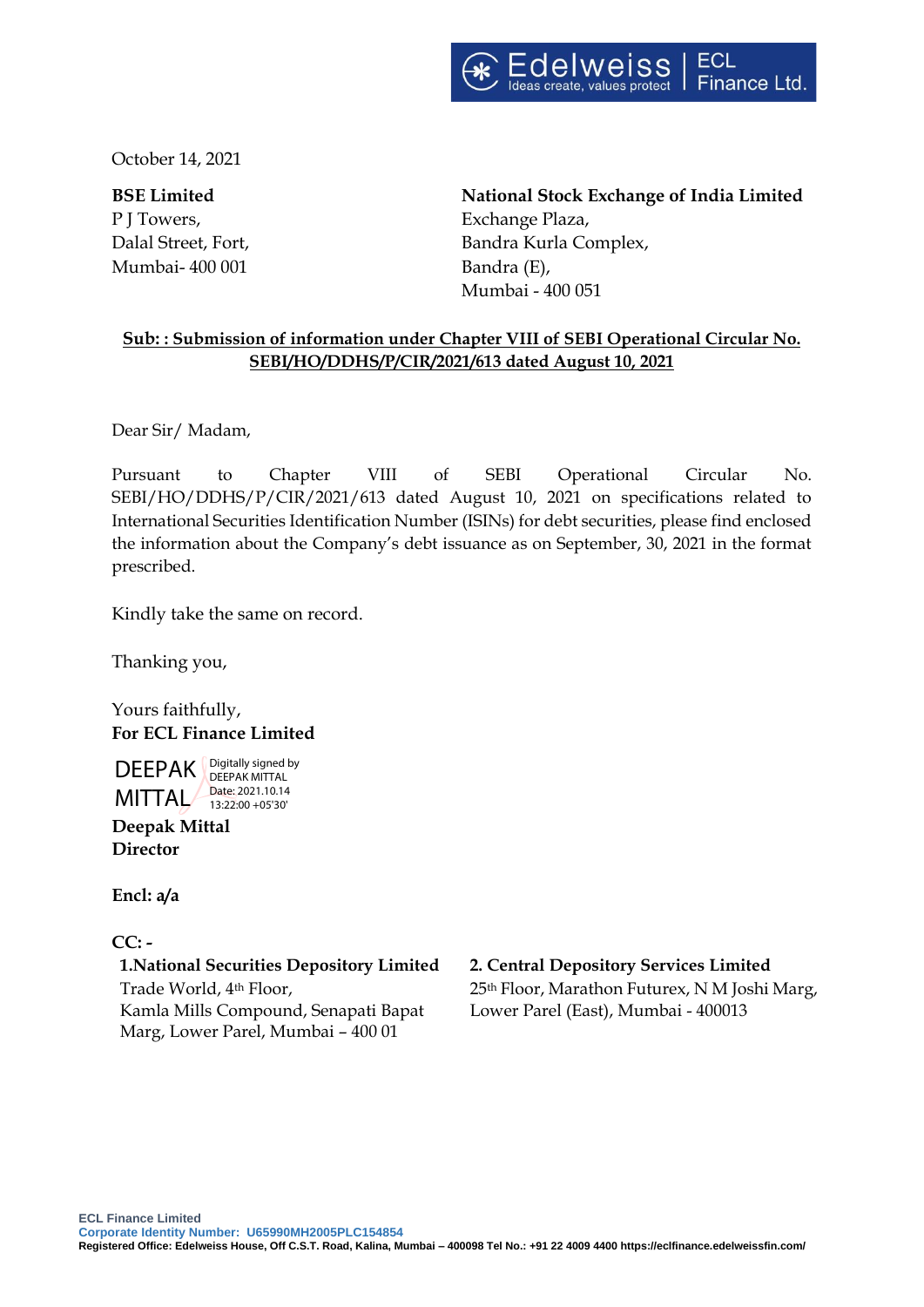| <b>ECL Finance Limited</b>                                                                                             |
|------------------------------------------------------------------------------------------------------------------------|
| Statement in respect of reconciliation of private placement of Debt securities of the Company as on September 30, 2021 |

| Name of the issuer                                       | <b>ISIN Number</b>           | <b>Issuance Date</b>         | <b>Maturity Date</b>               | Coupon rate(%)                             | <b>Payment Frequency</b>   | <b>Embedded option if any</b> |                                  | Amount Issued(In Rs.) Amount outstanding(In Rs.) | Plain Vanilla Debt<br><b>Structured Debt</b> | If Structured provide |
|----------------------------------------------------------|------------------------------|------------------------------|------------------------------------|--------------------------------------------|----------------------------|-------------------------------|----------------------------------|--------------------------------------------------|----------------------------------------------|-----------------------|
|                                                          |                              |                              |                                    |                                            |                            |                               |                                  |                                                  |                                              | details               |
|                                                          |                              |                              |                                    |                                            |                            |                               |                                  |                                                  |                                              |                       |
|                                                          |                              |                              |                                    |                                            |                            |                               |                                  |                                                  |                                              |                       |
|                                                          |                              |                              |                                    |                                            |                            |                               |                                  |                                                  |                                              |                       |
|                                                          |                              |                              |                                    |                                            |                            |                               |                                  |                                                  |                                              |                       |
|                                                          |                              |                              |                                    |                                            |                            |                               |                                  |                                                  |                                              |                       |
| <b>ECL Finance Limited</b><br><b>ECL Finance Limited</b> | INF804I07I30<br>INE8041076Q8 | 31-Dec-15<br>14-Feb-17       | 31-Dec-19<br>14-Feb-20             | 9.8                                        | Annual<br>Annual           | N/A<br>N/A                    | 1.65.00.00.000<br>25.00.00.000   |                                                  | <b>Yes</b><br>No<br>No<br>Yes                | No<br>No              |
|                                                          |                              |                              |                                    |                                            | Annual and then quarterly  |                               |                                  |                                                  |                                              |                       |
| <b>ECL Finance Limited</b>                               | INE804I075X6                 | 21-Feb-18                    | 21-Feb-20                          |                                            | thereafter                 | N/A                           | 50.00.00.000                     | ٠                                                | No<br>Yes                                    | No                    |
| <b>FCI Finance Limited</b>                               | INE804IA7261                 | 29-May-20                    | 29-May-23                          | 9.75                                       | Semi Annual                | N/A                           | 2,00,00,00,000                   | 2,00,00,00,000 Yes                               | No                                           | No                    |
| <b>ECL Finance Limited</b>                               | INE804IA7279<br>INE804IA7287 | 05-Jun-30                    | 05-Jun-23                          | 9.75<br>9.75                               | Semi Annua                 | N/A<br>N/A                    | 4,25,00,00,000                   | 4,25,00,00,000 Yes                               | No                                           | No                    |
| <b>ECL Finance Limited</b><br><b>ECL Finance Limited</b> | INE804IA7311                 | 25-Jun-20<br>30-Jun-20       | 23-Jun-23<br>30-Dec-21             | 8.9                                        | Semi Annual<br>Annual      | N/A                           | 2.00.00.00.000<br>1,75,00,00,000 | 2.00.00.00.000 Yes<br>1,75,00,00,000 Yes         | No.<br>No                                    | No<br>No              |
| <b>ECL Finance Limited</b>                               | INE804IA7345                 | 03-Aug-20                    | 03-Feb-22                          | 8.95                                       | Annual                     | N/A                           | 3.00.00.00.000                   | 3.00.00.00.000 Yes                               | No                                           | No                    |
| <b>ECL Finance Limited</b>                               | INE804IA7352                 | 12-Aug-20                    | 11-Feb-22                          | 8.95                                       | Annual                     | N/A                           | 5,00,00,00,000                   | 5,00,00,00,000 Yes                               | No                                           | No                    |
| <b>ECL Finance Limited</b>                               | INE804I079X8                 | 21-May-18                    | 13-Mar-20                          | 9.18                                       | Annual                     | N/A                           | 50,00,00,000                     |                                                  | Yes<br>No                                    | No                    |
| <b>ECL Finance Limited</b><br><b>ECL Finance Limited</b> | INE8041078R2<br>INE8041077W4 | 09-May-17<br>12-Jun-17       | 03-Apr-20<br>15-Apr-20             | 8.97<br>8.8                                | On Maturity<br>On Maturity | N/A<br>N/A                    | 5.00.00.000<br>3,00,00,000       |                                                  | <b>Yes</b><br>No<br>Yes<br>No                | No<br>No              |
| <b>ECL Finance Limited</b>                               | INE8041074Q3                 | 09-Feb-17                    | 21-Apr-20                          | 9                                          | On Maturity                | N/A                           | 4.20.00.000                      | $\sim$                                           | Yes<br>No.                                   | No                    |
| <b>ECL Finance Limited</b>                               | INE804I072R5                 | 24-Apr-17                    | 28-Apr-20                          | 8.95                                       | On Maturity                | N/A                           | 6,50,00,000                      |                                                  | Yes<br>No                                    | No                    |
| <b>ECL Finance Limited</b>                               | INE804I075W8                 | 12-Jun-17                    | 28-Apr-20                          | 8.8                                        | On Maturity                | N/A                           | 2,70,00,000                      |                                                  | Yes<br>No                                    | No                    |
| <b>ECL Finance Limited</b>                               | INE804107202                 | 13-Dec-16                    | 04-May-20                          | 8.75                                       | On Maturity                | N/A                           | 3.70.00.000                      | $\sim$                                           | <b>Yes</b><br>No.                            | No                    |
| <b>ECL Finance Limited</b><br><b>ECL Finance Limited</b> | INE8041079Q2<br>INE8041076W6 | 21-Mar-17<br>$12$ -Jun- $17$ | 06-May-20<br>02-Jun-20             | 9.1<br>8.8                                 | On Maturity<br>On Maturity | N/A<br>N/A                    | 21,50,00,000<br>17.00.00.000     | $\overline{\phantom{a}}$<br>$\sim$               | Yes<br>No<br>l Yes<br>No                     | No<br>No              |
| <b>ECL Finance Limited</b>                               | INE804I076W6                 | 13-Sep-17                    | 02-Jun-20                          |                                            | On Maturity                | N/A                           | 14,00,00,000                     |                                                  | Yes<br>No                                    | No                    |
| <b>ECL Finance Limited</b>                               | INE8041077Q6                 | 03-Mar-17                    | 01-Jul-20                          |                                            | On Maturity                | N/A                           | 2.80.00.000                      |                                                  | Yes<br><b>No</b>                             | No                    |
| <b>ECL Finance Limited</b>                               | <b>INF804I08650</b>          | 19-Mar-15                    | 18-Sep-20                          | 11.25                                      | Annual                     | N/A                           | 50,00,00,000                     |                                                  | Yes<br>No                                    | No                    |
| <b>ECL Finance Limited</b>                               | INE804I07XM4                 | 16-Oct-14                    | 16-Oct-20                          | 10.35                                      | Quarterly                  | N/A                           | 4.00.00.00.000                   |                                                  | Yes<br><b>No</b>                             | No                    |
| <b>ECL Finance Limited</b><br><b>ECL Finance Limited</b> | INF804I073X1<br>INE804I074Z4 | 11-Dec-17<br>$11-Dec-18$     | 11-Dec-20<br>11-Dec-20             | 83<br>$\mathbf{0}$                         | Annual<br>On Maturity      | N/A<br>N/A                    | 50.00.00.000<br>15,00,00,00,000  |                                                  | <b>Yes</b><br>No.<br><b>Yes</b><br><b>No</b> | No<br>No              |
| <b>ECL Finance Limited</b>                               | INE804108593                 | 30-Dec-13                    | 30-Dec-20                          | 12                                         | Annual                     | N/A                           | 10.00.00.000                     |                                                  | Yes<br>No                                    | No                    |
| <b>ECL Finance Limited</b>                               | INE804108593                 | 30-Dec-13                    | 30-Dec-20                          | 12                                         | Annual                     | N/A                           | 10,00,00,000                     |                                                  | Yes<br>No                                    | No                    |
| <b>ECL Finance Limited</b>                               | INE804107148                 | 31-Dec-15                    | 31-Dec-20                          | 9.8                                        | Annual                     | N/A                           | 1,70,00,00,000                   | $\overline{\phantom{a}}$                         | Yes<br>No                                    | No                    |
| <b>ECL Finance Limited</b>                               | INE804I074X9                 | 12-Dec-17                    | 12-Mar-21                          | 8.25                                       | Annual                     | Put                           | 1,20,00,00,000                   | $\sim$                                           | <b>Yes</b><br>No                             | No                    |
| <b>ECL Finance Limited</b>                               | INE804I076X4<br>INE804I08635 | 09-Mar-18<br>30-Dec-14       | 09-Sep-21<br>30-Jun-22             | 11.25                                      | Annual<br>Annual           | Put<br>N/A                    | 5,00,00,00,000<br>50,00,00,000   | 50.00.00.000 Yes                                 | Yes<br>No<br>No                              | No<br>No              |
| <b>ECL Finance Limited</b><br><b>ECL Finance Limited</b> | INE8041077P8                 | 09-Jan-17                    | 09-Jan-24                          |                                            | Annual                     | N/A                           | 50,00,00,000                     | 50,00,00,000 Yes                                 | No                                           | No                    |
| <b>ECL Finance Limited</b>                               | INE804I07YF6                 | 01-Dec-14                    | 01-Dec-24                          | 10.5                                       | Annual                     | Put and Call                  | 10.00.00.000                     | 10.00.00.000 Yes                                 | No                                           | No                    |
| <b>ECL Finance Limited</b>                               | INE804I07YP5                 | 24-Dec-14                    | 24-Dec-24                          | 10.4                                       | Annual                     | N/A                           | 5,00,00,000                      | 5,00,00,000 Yes                                  | No                                           | No                    |
| <b>ECL Finance Limited</b>                               | INE804I07YP5                 | 24-Dec-14                    | 24-Dec-24                          | 10.4                                       | Annual                     | N/A                           | 5.00.00.000                      | 5.00.00.000 Yes                                  | No                                           | No                    |
| <b>ECL Finance Limited</b><br><b>ECL Finance Limited</b> | INF804I077F6<br>INE804I072T4 | 16-Feb-15<br>28-Mar-15       | 14-Feb-25<br>28-Mar-25             | 10.1<br>10.2                               | Annual<br>Annual           | N/A<br>N/A                    | 5,00,00,000<br>10.00.00.000      | 5.00.00.000 Yes<br>10.00.00.000 Yes              | No<br>$_{\sf No}$                            | No<br>No              |
| <b>ECL Finance Limited</b>                               | INE804I07ZY4                 | 21-Apr-15                    | 21-Apr-25                          | 10                                         | Annual                     | Put and Call                  | 10,00,00,000                     | 10,00,00,000 Yes                                 | No                                           | No                    |
| <b>ECL Finance Limited</b>                               | INE804108643                 | 04-Feb-15                    | 03-May-25                          | 11.25                                      | Annual                     | N/A                           | 3,00,00,00,000                   | 3,00,00,00,000 Yes                               | No                                           | No                    |
| <b>ECL Finance Limited</b>                               | INE804108668                 | 03-Sep-15                    | 3-Sep-25                           | 10.62                                      | Annual                     | N/A                           | 10.00.00.000                     | 10.00.00.000 Yes                                 | No                                           | No                    |
| <b>ECL Finance Limited</b>                               | INF804I08676                 | 30-Sep-15                    | 30-Sep-25                          | 10.6                                       | Annual                     | N/A                           | 10.00.00.000                     | 10.00.00.000 Yes                                 | No.                                          | No                    |
| <b>ECL Finance Limited</b><br><b>FCI Finance Limited</b> | INE804I07E34<br>INF804I07F42 | 05-Oct-15<br>06-Oct-15       | 03-Oct-25<br>06-Oct-25             | 10<br>9.8                                  | Annual<br>Annual           | N/A<br>N/A                    | 20.00.00.000<br>12.50.00.000     | 20.00.00.000 Yes<br>12.50.00.000 Yes             | No<br><b>No</b>                              | No<br>No              |
| <b>ECL Finance Limited</b>                               | INE804107E59                 | 12-Oct-15                    | LO-Oct-25                          | 9.68                                       | Quarterly                  | IN/A                          | 3.00.00.00.000                   | 3.00.00.00.000 Yes                               | <b>No</b>                                    | No                    |
| <b>ECL Finance Limited</b>                               | INF804I07376                 | 19-Nov-18                    | 19-Nov-25                          | 10.75% p.a                                 | Annual                     | N/A                           | 36.00.00.000                     | 36.00.00.000 Yes                                 | No.                                          | No                    |
| <b>ECL Finance Limited</b>                               | INE804I07H49                 | 22-Dec-15                    | 22-Dec-25                          | 9.81                                       | Annual                     | N/A                           | 25,00,00,000                     | 25,00,00,000 Yes                                 | No                                           | No                    |
| <b>ECL Finance Limited</b><br><b>ECL Finance Limited</b> | INE804107032<br>INE804I07V09 | 18-Mar-16<br>11-May-16       | 18-Mar-26                          | 9.65                                       | Annual<br>Annual           | N/A<br>N/A                    | 25,00,00,000<br>10,00,00,000     | 25,00,00,000 Yes<br>10,00,00,000 Yes             | No<br>No                                     | No<br>No              |
| <b>ECL Finance Limited</b>                               | INE804I07V82                 | 20-May-16                    | 11-May-26<br>20-May-26             | 9.6<br>9.61                                | Annual                     | N/A                           | 10,00,00,000                     | 10,00,00,000 Yes                                 | No                                           | No                    |
| <b>ECL Finance Limited</b>                               | INE804I07X49                 | 07-Jun-16                    | 05-Jun-26                          | 9.6                                        | Annual                     | N/A                           | 20.00.00.000                     | 20.00.00.000 Yes                                 | No                                           | No                    |
| <b>ECL Finance Limited</b>                               | INE804I07X49                 | 07-Jun-16                    | 05-Jun-26                          | 9.6                                        | Annual                     | N/A                           | 2,50,00,000                      | 2,50,00,000 Yes                                  | No                                           | No                    |
| <b>ECL Finance Limited</b>                               | INE804I08692                 | 16-Jun-16                    | 16-Jun-26                          | 10.15                                      | Annual                     | N/A                           | 2,50,00,00,000                   | 2,50,00,00,000 Yes                               | No                                           | No                    |
| <b>ECL Finance Limited</b>                               | INE8041078Q4<br>INE804I08833 | 06-Mar-17                    | 05-Mar-27                          | 9.5                                        | Annual                     | N/A                           | 5,00,00,00,000                   | 5,00,00,00,000 Yes                               | No                                           | No                    |
| <b>ECL Finance Limited</b><br><b>ECL Finance Limited</b> | INE804I072X3                 | 12-Sep-17<br>19-Sep-17       | 5-Sep-27<br>17-Sep-27              | 9.25<br>8.75                               | Annual<br>Annual           | N/A<br>N/A                    | 20,00,00,000<br>1.25.00.00.000   | 20,00,00,000 Yes<br>1.25.00.00.000 Yes           | No<br>No.                                    | No<br>No              |
| <b>ECL Finance Limited</b>                               | INE804I08841                 | 06-Oct-17                    | 06-Oct-27                          | 9.25                                       | Annual                     | N/A                           | 1,00,00,00,000                   | 1,00,00,00,000 Yes                               | No.                                          | No                    |
| <b>ECL Finance Limited</b>                               | INE804I071Y3                 | 31-08-2018                   | 31-08-2028                         | 10.1                                       | Annual                     | N/A                           | 1.80.00.00.000                   | 1.80.00.00.000 Yes                               | No                                           | No                    |
| <b>ECL Finance Limited</b>                               | INE804I08734                 | 08-May-17                    | N/A (Perpetual                     | 10.25                                      | Annual                     | Call                          | 25,00,00,000                     | 25,00,00,000 Yes                                 | No                                           | $_{\sf No}$           |
| <b>ECL Finance Limited</b><br><b>ECL Finance Limited</b> | INE804I08734<br>INE804I08734 | 08-May-17<br>08-May-17       | N/A (Perpetual)<br>N/A (Perpetual) | 10.25<br>10.25                             | Annual<br>Annual           | Call<br>Call                  | 25.00.00.000<br>1,00,00,00,000   | 25.00.00.000 Yes<br>1,00,00,00,000 Yes           | No.<br>No                                    | No<br>No              |
| <b>ECL Finance Limited</b>                               | INE804108742                 | 16-May-17                    | N/A (Perpetual)                    | 10.25                                      | Annual                     | Call                          | 20,00,00,000                     | 20.00.00.000 Yes                                 | No.                                          | No                    |
| <b>FCI Finance Limited</b>                               | INF804I08742                 | 16-May-17                    | N/A (Perpetual)                    | 10.25                                      | Annual                     | Call                          | 55.00.00.000                     | 55.00.00.000 Yes                                 | l No                                         | No                    |
| <b>ECL Finance Limited</b>                               | INE804108742                 | 16-May-17                    | N/A (Perpetual)                    | 10.25                                      | Annual                     | Call                          | 75,00,00,000                     | 75,00,00,000 Yes                                 | I No                                         | No                    |
| ECLFINANCE LTD                                           | INE804108825                 | 10-Aug-17                    | 18-Aug-23                          | Market Linked                              | On Maturity                |                               | 628200000                        | 628200000 NO                                     | <b>YES</b>                                   | Secured               |
| ECLFINANCE LTD<br>ECLFINANCE LTD                         | INE804I08825<br>INE804I08825 | 11-Aug-17<br>24-Oct-17       | 18-Aug-23<br>18-Aug-23             | Market Linked<br>Market Linked             | On Maturity<br>On Maturity |                               | 532000000<br>2160000             | 532000000 NO<br>21600000 NO                      | <b>YES</b><br><b>YES</b>                     | Secured<br>Secured    |
| <b>FCI FINANCE ITD</b>                                   | INF804I08825                 | 06-Nov-17                    | 18-Aug-23                          | Market Linked                              | On Maturity                |                               | 19300000                         | 19300000 NO                                      | YFS.                                         | Unsecured             |
| <b>ECLFINANCE LTD</b>                                    | INE804107J05                 | 19-Jan-16                    | 13-Jan-26                          | 9.60% * (Coupon Period/365) * Face Value : | ANNUAL & On Maturity       |                               | 8000000                          | 8000000 YES                                      | NO                                           | Secured               |
| <b>ECLFINANCE LTD</b>                                    | INE804IA7162                 | 30-Aug-19                    | 29-Aug-23                          | Market Linked                              | On Maturity                |                               | 4000000                          | 4000000 NO                                       | <b>YES</b>                                   | Secured               |
| <b>ECLFINANCE LTD</b>                                    | INE804IA7048                 | 05-Apr-19                    | 04-Oct-22                          | Market Linked                              | On Maturity                |                               | 241200000                        | 241200000 NO                                     | <b>YES</b>                                   | Secured               |
| CLFINANCE LTD<br><b>ECLFINANCE LTD</b>                   | INE804IA7048<br>INE804IA7048 | 30-Apr-19<br>30-May-19       | 04-Oct-22<br>04-Oct-22             | Market Linked<br>Market Linked             | On Maturity<br>On Maturity |                               | 93800000<br>34200000             | 93800000 NO<br>34200000 NO                       | <b>YES</b><br><b>YES</b>                     | Secured<br>Secured    |
| ECLFINANCE LTD                                           | INE804IA7154                 | 29-Jul-19                    | 28-Jul-23                          | Market Linked                              | On Maturity                |                               | 22500000                         | 22500000 NO                                      | YES                                          | Secured               |
| <b>ECLFINANCE LTD</b>                                    | INE804I076N5                 | 02-Dec-16                    | 03-Jan-22                          | Market Linked                              | On Maturity                |                               | 20000000                         | 20000000 NO                                      | <b>YES</b>                                   | Secured               |
| ECLFINANCE LTD                                           | INE804I08775                 | 22-Jun-17                    | 03-Jul-23                          | Market Linked                              | On Maturity                |                               | 83000000                         | 83000000 NO                                      | <b>YES</b>                                   | Secured               |
| <b>ECLFINANCE LTD</b>                                    | INE804I08783                 | 22-Jun-17                    | 03-Jul-23                          | Market Linked                              | On Maturity                |                               | 10000000                         | 10000000 NO                                      | <b>YES</b>                                   | Secured               |
| ECLFINANCE LTD<br>ECLFINANCE LTD                         | INE804I08791<br>INE804108809 | 29-Jun-17<br>29-Jun-17       | $10 - Jul - 23$<br>$10$ -Jul-23    | Market Linked<br>Market Linked             | On Maturity<br>On Maturity |                               | 150000000<br>1000000             | 150000000 NO<br>10000000 NO                      | <b>YES</b><br><b>YES</b>                     | Secured<br>Secured    |
| ECLFINANCE LTD                                           | INF804I07H64                 | 23-Dec-15                    | 19-Dec-25                          | 9.60% * (Coupon Period/365) * Face Value : | ANNUAL & On Maturity       |                               | 10000000                         | 10000000 YES                                     | I <sub>NO</sub>                              | Secured               |
|                                                          |                              |                              |                                    |                                            |                            |                               |                                  |                                                  |                                              |                       |